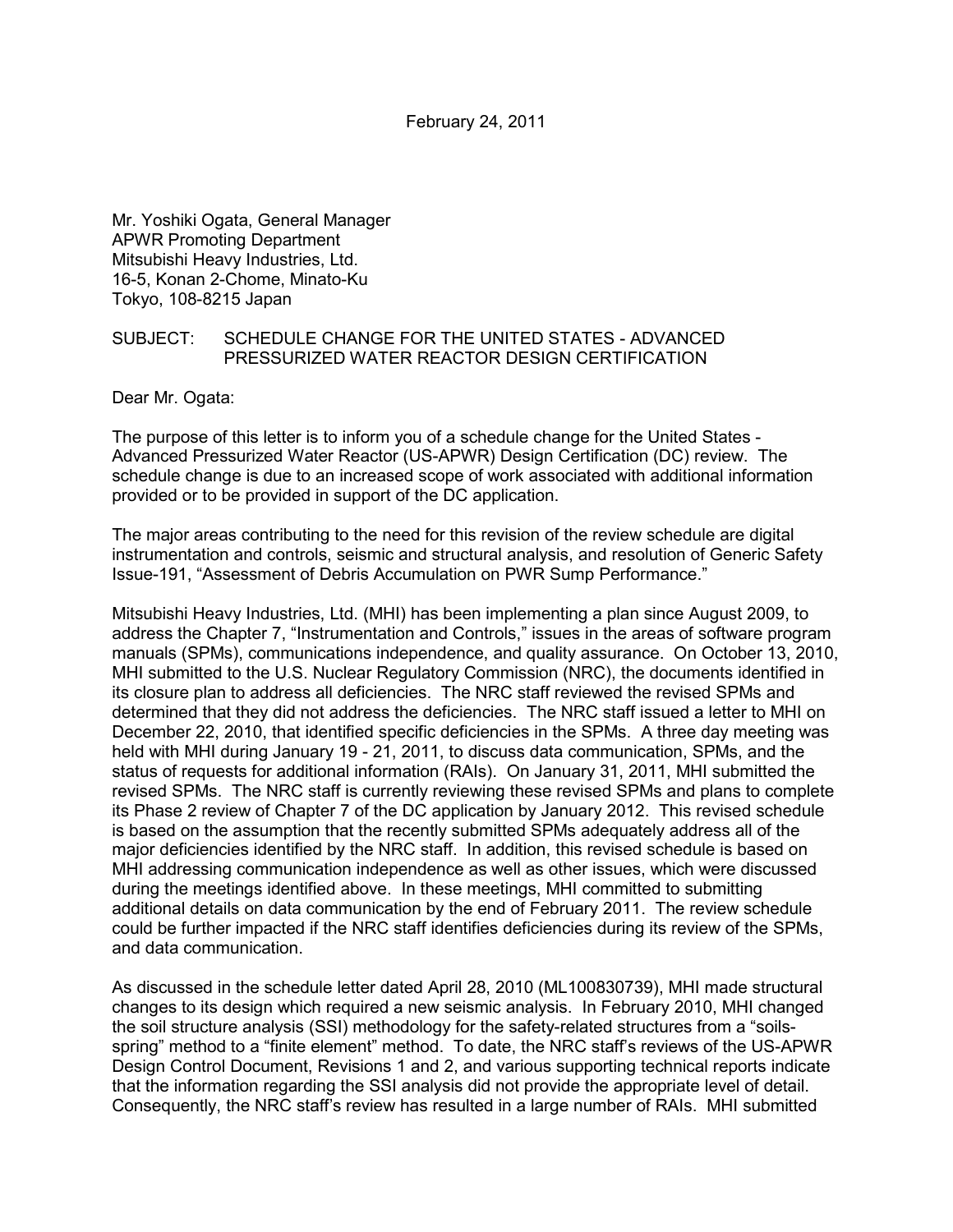### Y. Ogata  $-2$  -

four technical reports between February 2010, and April 2010. The NRC staff's review of the four technical reports raised several questions regarding the adequacy of seismic models to reflect the structural response to the dynamic loads, input parameters of the seismic model, (e.g., number of modes, size of the mesh, and the effect of concrete cracking), and development of floor response spectra and member forces used for the design of structures, systems, and components. MHI has committed to provide all technical reports in response to the NRC staff's RAIs by March 2011. Based on these submittal dates, the NRC staff plans to complete its Phase 2 review of Chapter 3, "Design of Structures, Components, Equipment, and Systems," of the DC application by December 2011. Any delays in MHI responses will impact this review schedule for Chapter 3.

MHI has completed sump head loss testing and in-vessel downstream effects testing (also known as core inlet blockage testing). The results from both tests were submitted to the NRC in separate reports in November 2010. However, the results of both tests were inconclusive because they did not demonstrate that the design would adequately handle the design basis debris load. MHI recently completed the evaluation of the debris mass value (floating fiber and particulate effects). The NRC staff is currently reviewing the recently submitted revision to the Sump Strainer Performance technical report and the Core Inlet Blockage Test technical report. While the review is ongoing, the recently submitted information does not appear to adequately address the issues raised by the NRC staff. The impact on the review schedule depends on the timeliness of any additional steps that MHI plans to take to develop needed information and the demonstration of satisfactory performance of the design under design basis conditions. The NRC staff has proposed to hold a public meeting with MHI to more clearly define paths to resolution of these issues.

Given the circumstances described above, the NRC has developed the revised milestones for the remaining review phases of the DC that are shown in the Enclosure entitled "US-APWR Design Certification Application Review Milestones." The schedule also includes a milestone for the DC rulemaking activities. The rulemaking milestone assumes that the rulemaking task will start at the end of Phase 4 and last 12½ months, as described in SECY-09-0018, "Streamlining Design Certification Rulemakings," dated January 30, 2009.

By letter dated February 18, 2011, MHI provided a number of strategies that it would be implementing to expedite the resolution of all the remaining technical issues and to monitor the progress of all application review activities. The staff acknowledges that such strategies can be effective in resolving issues; however, the staff believes that the resolution of application review issues like those mentioned above will present challenges even with the revised schedule included in this letter. Therefore, we believe that it would be premature to make any schedule modifications until the proposed strategies have shown their effectiveness in resolving issues ahead of the schedule provided in this letter. The staff will monitor the progress of the application review activities for the next 6 months using the proposed strategies at which time it will assess whether the current schedule should be modified.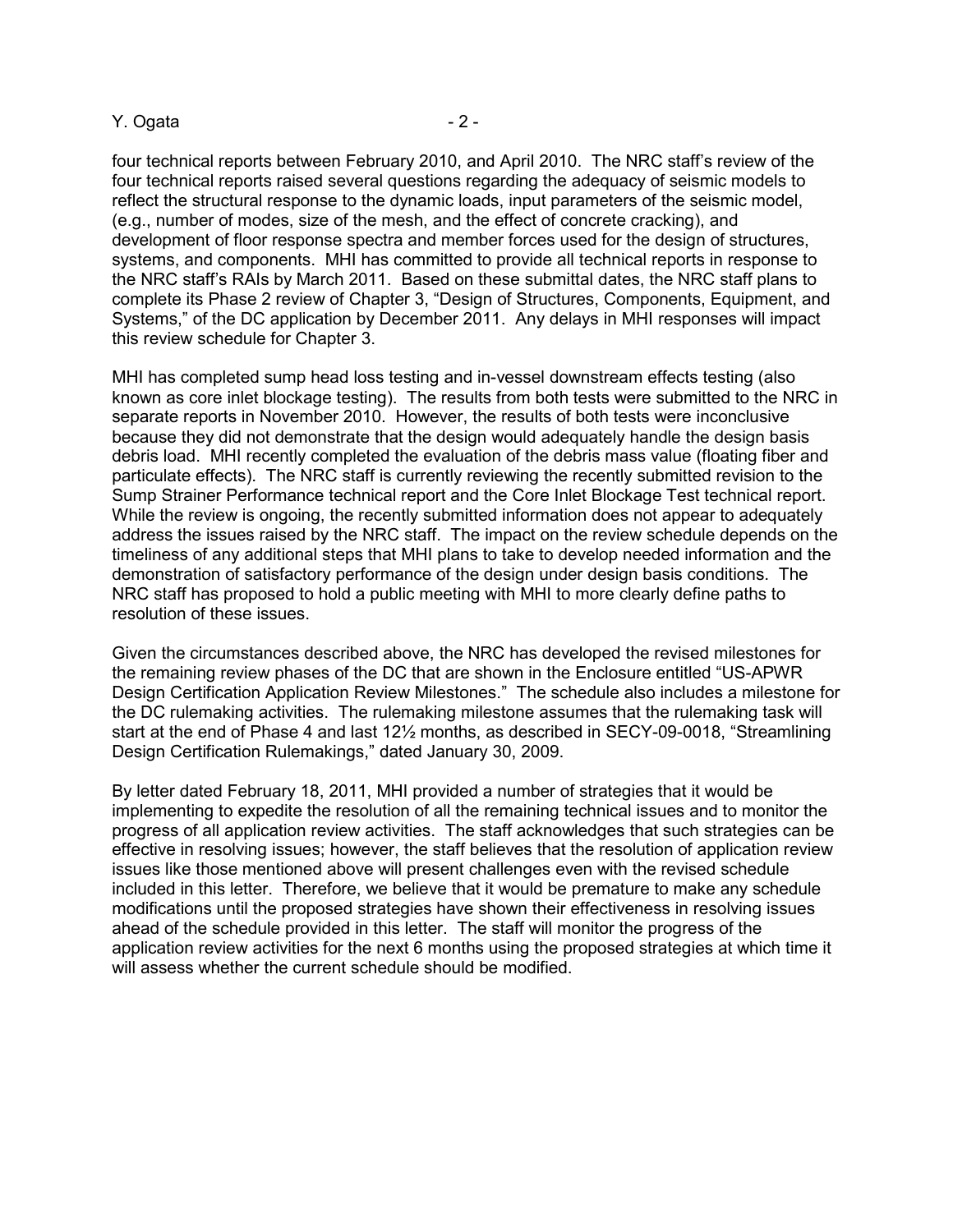Y. Ogata and a set of  $\sim$  3 -

If you have any questions regarding this matter, please contact Mr. Jeffrey Ciocco, Lead Project Manager for the US-APWR DC application at (301) 415-6391, or via e-mail at Jeff.Ciocco@nrc.gov.

Sincerely,

 */RA/* 

David B. Matthews, Director Division of New Reactor Licensing Office of New Reactors

Docket No. 52-021

Enclosure: As stated

cc w/encl: See next page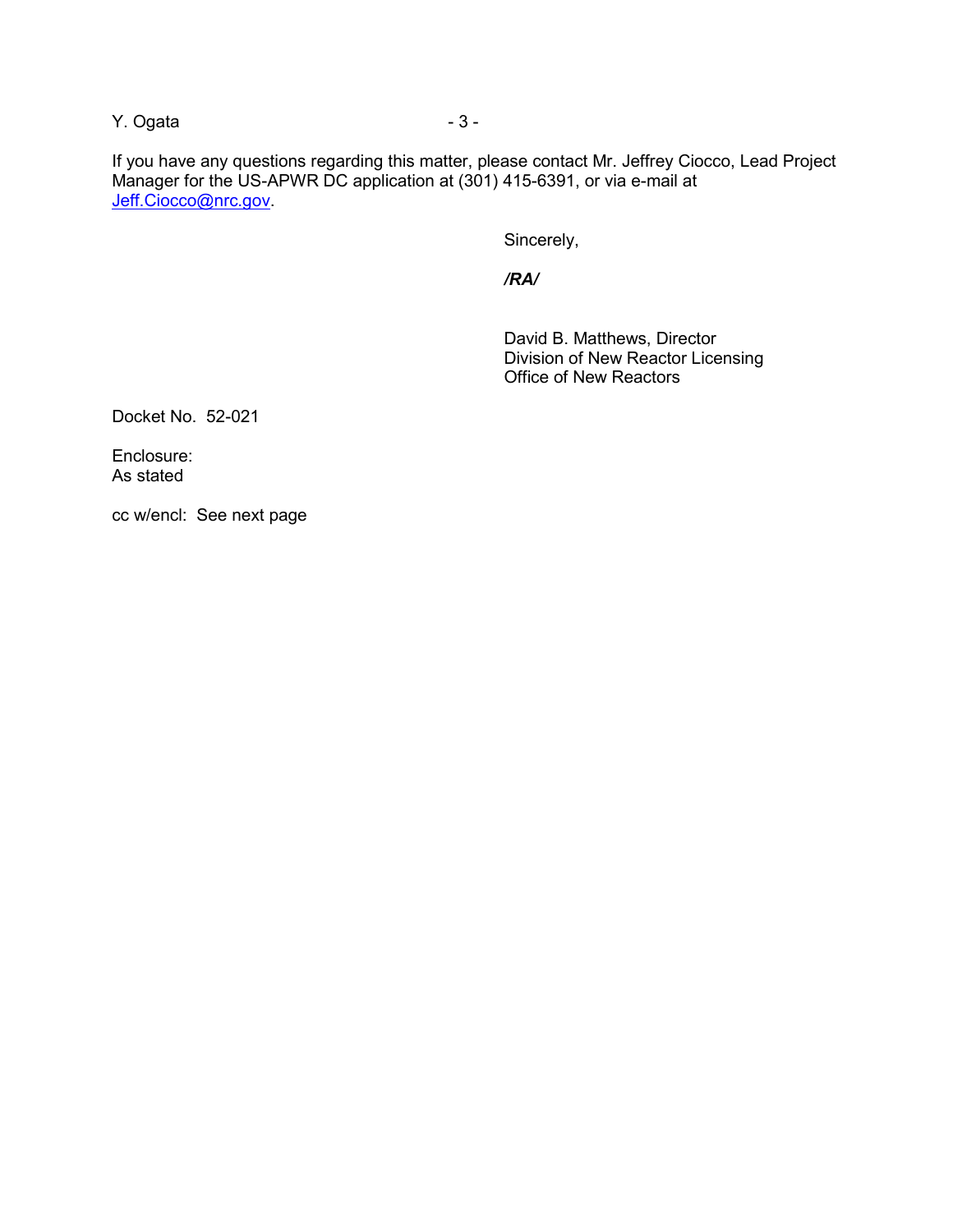Y. Ogata and a set of  $\sim$  3 -

If you have any questions regarding this matter, please contact Mr. Jeffrey Ciocco, Lead Project Manager for the US-APWR DC application at (301) 415-6391, or via e-mail at Jeff.Ciocco@nrc.gov.

Sincerely,

 */RA/* 

David B. Matthews, Director Division of New Reactor Licensing Office of New Reactors

Docket No. 52-021

Enclosure: As stated

cc w/encl: See next page

|--|

PUBLIC RidsNroDsra RidsNroDe RidsNroLACSmith D081 RidsNroDnrlNmip RidsOgcMailCenter

RidsAcrsAcnwMailCenter

### **ADAMS Accession No.: ML110240150; \*via e-mail**  $\blacksquare$  **NRO-002 <b>NRO-002**

| <b>OFFICE</b> | DNRL/NMIP: PM       | DNRL/NMIP: LA    | DNRL/NMIP: BC   NRO/DSRA: D |              | INRO/DE: D |
|---------------|---------------------|------------------|-----------------------------|--------------|------------|
| <b>NAME</b>   | <b>JCiocco</b>      | CSmith*          | lHHamzehee                  | <b>CAder</b> | TBergman   |
| <b>DATE</b>   | 01/26/2011          | 01/25/2011       | 01/26/2011                  | 02/03/2011   | 02/07/2011 |
| <b>OFFICE</b> | INRO/DNRL: DD       | NRO/DNRL: D      |                             |              |            |
| <b>NAME</b>   | <b>FAkstulewicz</b> | <b>DMatthews</b> |                             |              |            |
| <b>DATE</b>   | 02/24/2011          | 02/24/2011       |                             |              |            |

**OFFICIAL RECORD COPY**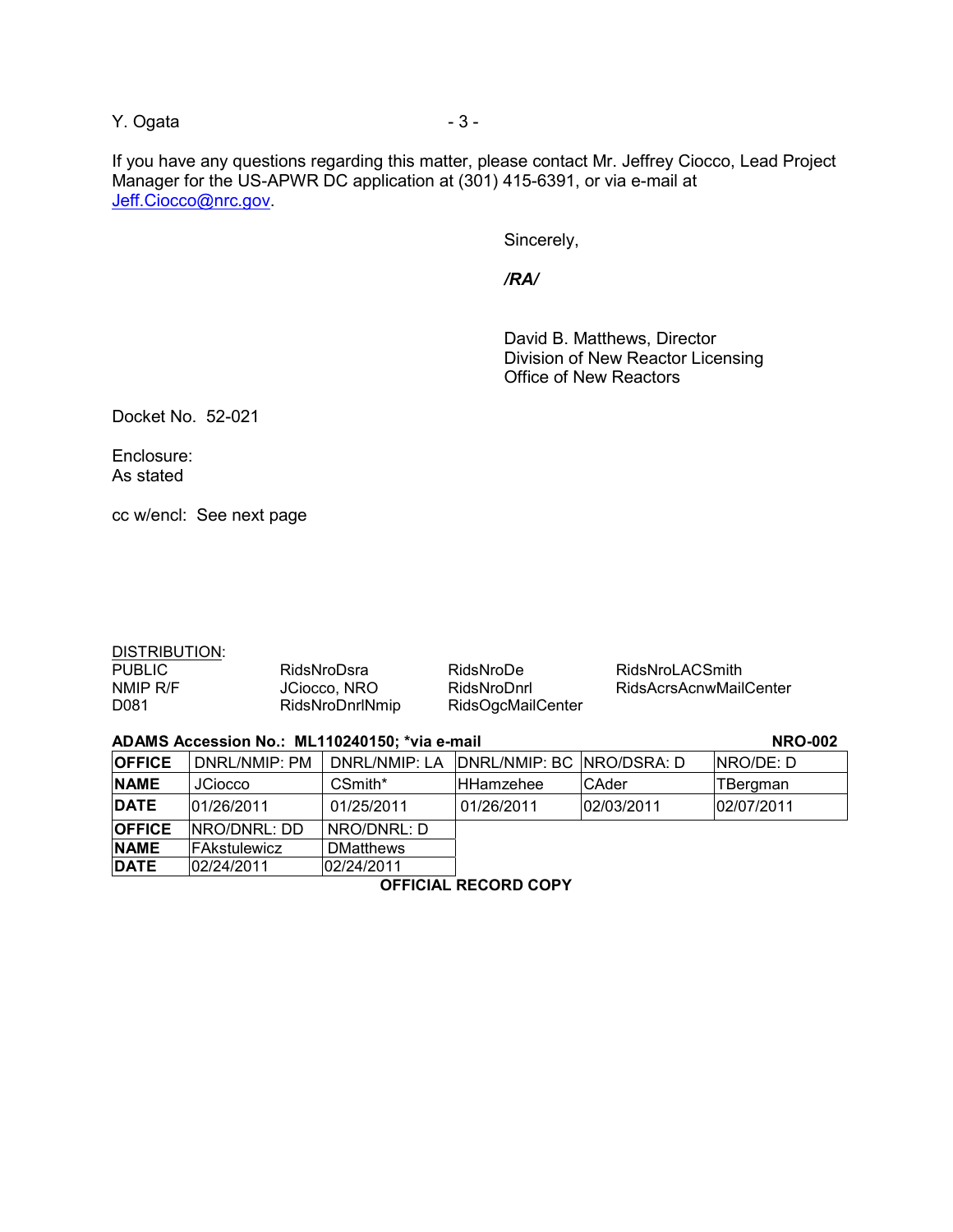# **US-APWR Design Certification Application Review Milestones**

| <b>Task Description</b>                                                                        | <b>Completion Date</b> |
|------------------------------------------------------------------------------------------------|------------------------|
| Phase 1 - Preliminary Safety Evaluation Report (SER) and Request<br>for Additional Information | Completed              |
| Phase 2 - SER with Open Items                                                                  | January 2012           |
| Phase 3 - Advisory Committee on Reactor Safeguards (ACRS)<br>Review of SER with Open Items     | May 2012               |
| Phase 4 - Advanced SER with No Open Items                                                      | October 2012           |
| Phase 5 - ACRS Review of Advanced SER with No Open Items                                       | January 2013           |
| Phase 6 - Final SER                                                                            | May 2013               |
| <b>Final Design Certification Rule</b>                                                         | October 2013           |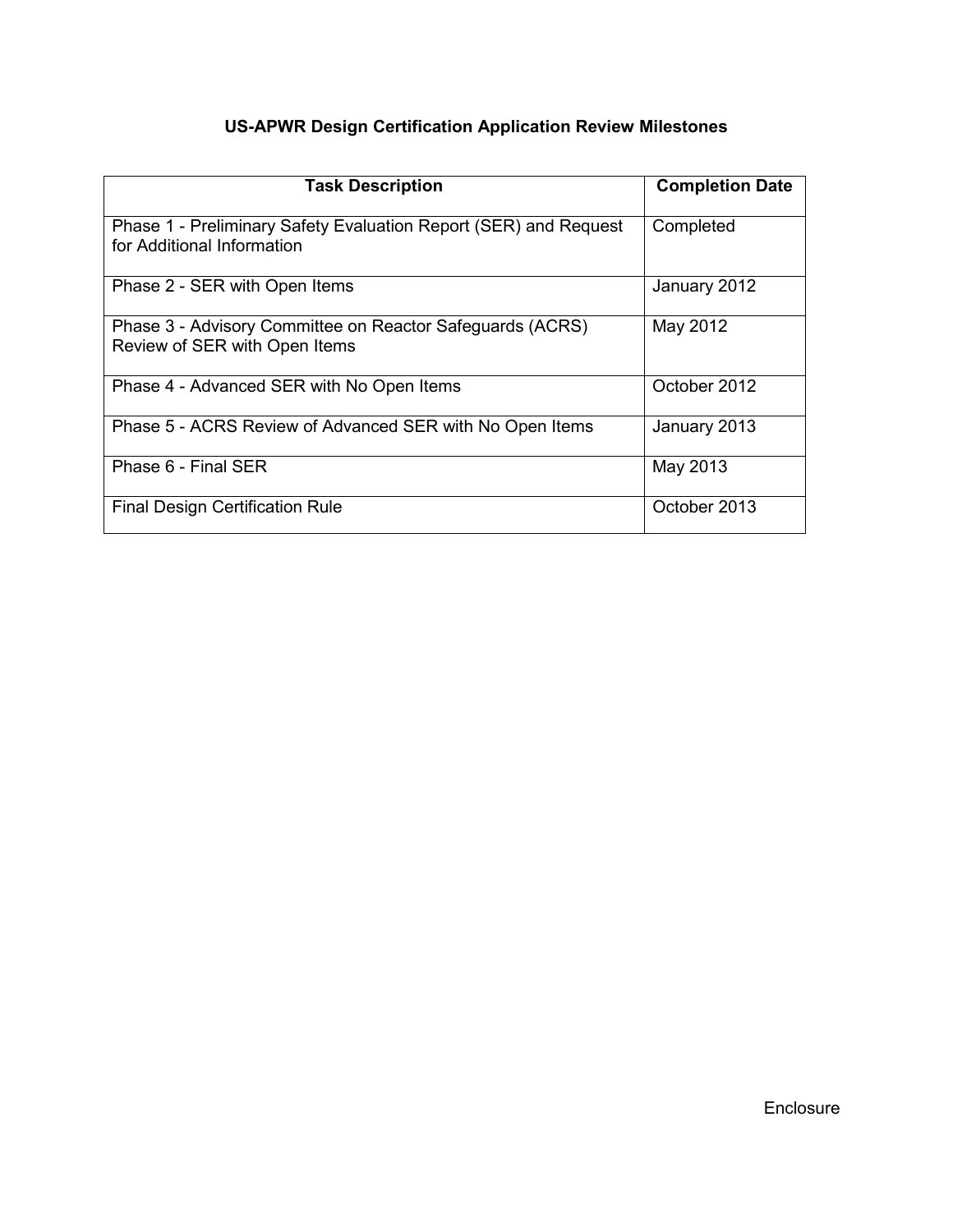DC Mitsubishi - US APWR Mailing List (Revised 02/15/2011) cc:

Ms. Michele Boyd **Mr.** Gary Wright, Director Legislative Director **Division of Nuclear Facility Safety** Public Citizens Critical Mass Energy 1035 Outer Park Drive and Environmental Program Springfield, IL 62704 215 Pennsylvania Avenue, SE Washington, DC 20003

Atsushi Kumaki Mitsubishi Heavy Industries, Ltd. APWR Promoting Department Wadasaki-cho- 1-1-1, Hyogo-ku Kobe 652-8585 JAPAN

Dr. Masanori Onozuka Mitsubishi Nuclear Energy Systems, Inc. 1001 19th Street North, Suite 710 Arlington, VA 22201-5426

Dr. C. Keith Paulson Mitsubishi Nuclear Energy Systems, Inc. 300 Oxford Drive, Suite 301 Monroeville, PA 15146

Mr. Tom Sliva 7207 IBM Drive Charlotte, NC 28262

Mr. Robert E. Sweeney IBEX ESI 4641 Montgomery Avenue Suite 350 Bethesda, MD 20814

Mr. Ed Wallace General Manager - Projects PBMR Pty LTD P. O. Box 9396 Centurion 0046 Republic of South Africa

Energy Program **Illinois Emergency Management Agency**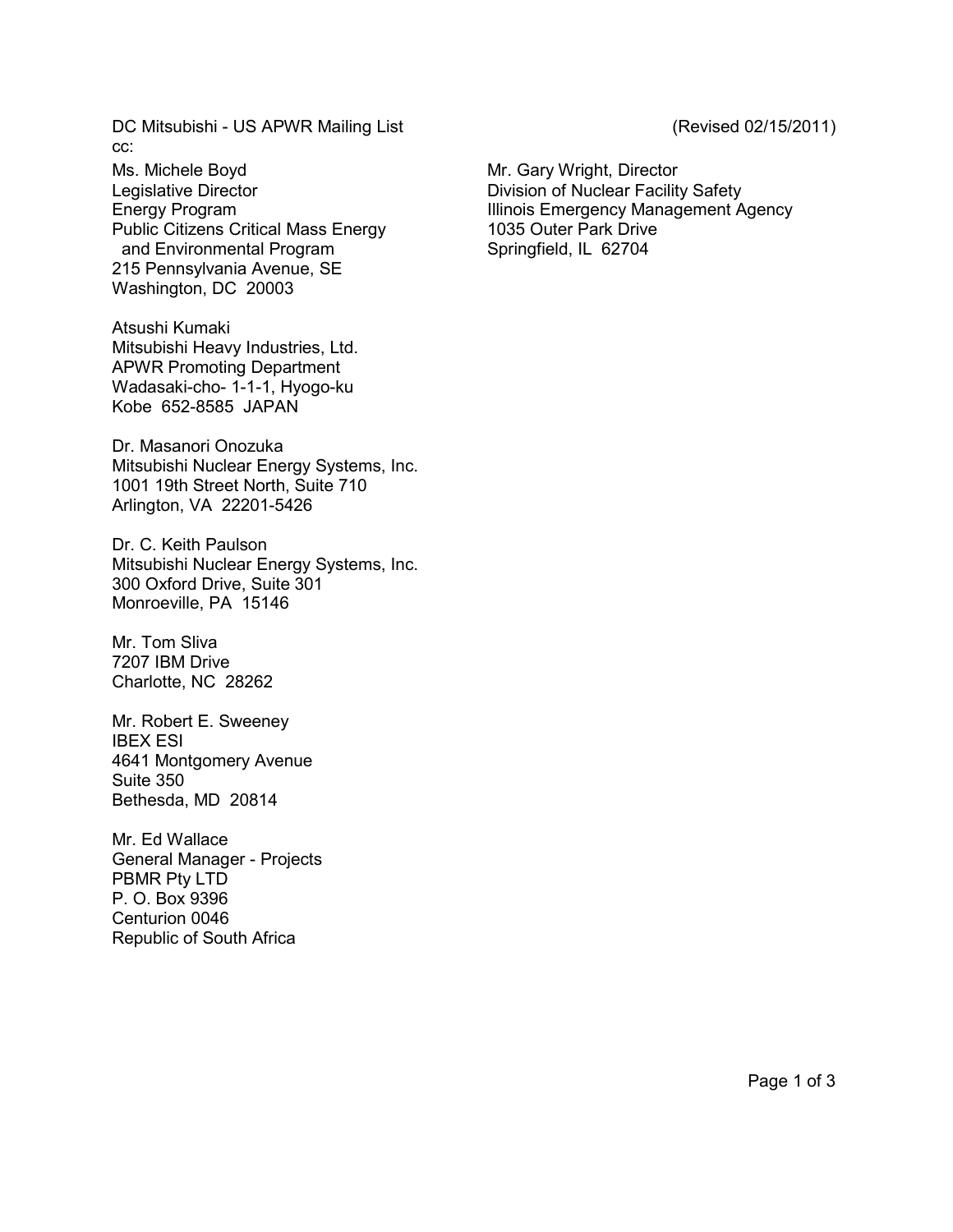DC Mitsubishi - US APWR Mailing List

# Email

APH@NEI.org (Adrian Heymer) atsushi kumaki@mhi.co.jp (Atsushi Kumaki) awc@nei.org (Anne W. Cottingham) bgattoni@roe.com (William (Bill) Gattoni)) BrinkmCB@westinghouse.com (Charles Brinkman) chris.maslak@ge.com (Chris Maslak) ck\_paulson@mnes-us.com (C Keith Paulson) ckpaulson@aol.com (C.K. Paulson) CumminWE@Westinghouse.com (Edward W. Cummins) cwaltman@roe.com (C. Waltman) david.hinds@ge.com (David Hinds) david.lewis@pillsburylaw.com (David Lewis) DeLaBarreR@state.gov (R. DeLaBarre) Derlinda.Bailey@chguernsey.com (Derinda Bailey) donald.woodlan@luminant.com (Donald Woodlan) eliza.seedcoalition@gmail.com (Elza Brown) erg-xl@cox.net (Eddie R. Grant) f.tanaka@mnes-us.com gcesare@enercon.com (Guy Cesare) james.beard@gene.ge.com (James Beard) jerald.head@ge.com (Jerald G. Head) jim.riccio@wdc.greenpeace.org (James Riccio) Joseph\_Hegner@dom.com (Joseph Hegner) jrund@morganlewis.com (Jonathan Rund) KSutton@morganlewis.com (Kathryn M. Sutton) kwaugh@impact-net.org (Kenneth O. Waugh) lchandler@morganlewis.com (Lawrence J. Chandler) lon.burnam@house.state.tx.us (Lon Burnam) m.goto@mnes\_us.com Marc.Brooks@dhs.gov (Marc Brooks) maria.webb@pillsburylaw.com (Maria Webb) mark.beaumont@wsms.com (Mark Beaumont) Mark.Crisp@chguernsey.com (Mark Crisp) mark.vannoy@mnes-us.com masahiko\_kaneda@mhi.co.jp (Masahiko Kaneda) masanori onozuka@mnes-us.com (Masanori Onozuka) masato.oba@mnes-us.com masayuki\_kambara@mhi.co.jp (Masayuki Kambara) matias.travieso-diaz@pillsburylaw.com (Matias Travieso-Diaz) mayorsouthern@granbury.org (Mayor David Southern) media@nei.org (Scott Peterson) mike\_moran@fpl.com (Mike Moran) MSF@nei.org (Marvin Fertel) mutsumi\_ishida@mnes-us.com (Mutsumi Ishida)